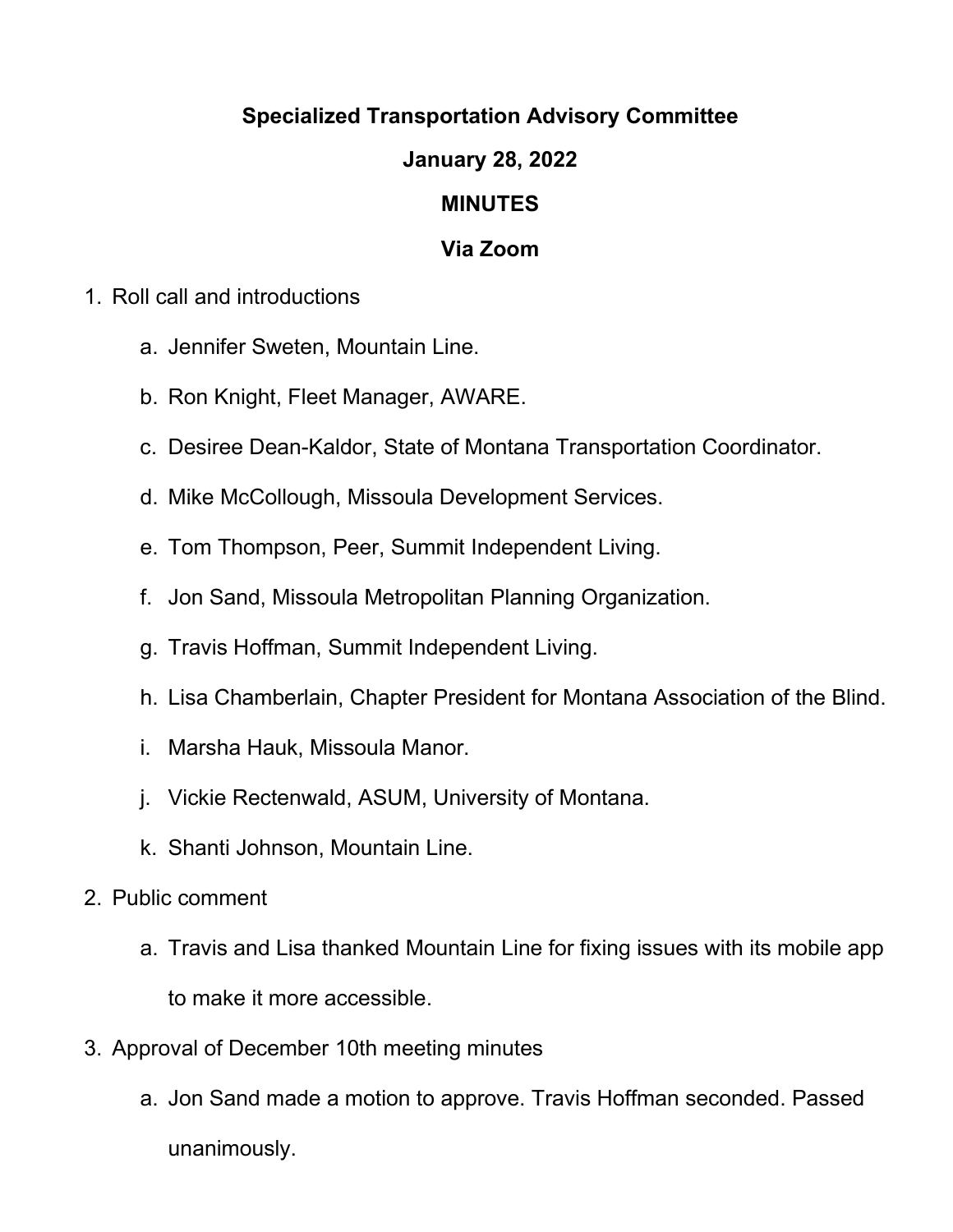- 4. Election of Officers
	- a. **Jennifer Sweten** was nominated by Travis Hoffman to serve as the **Chair**, seconded by Marsha Hauk. Passed unanimously.
	- b. **Travis Hoffman** was nominated by Jennifer Sweten to serve as **Vice Chair**. Desiree Dean-Kaldor seconded. Passed unanimously.
	- c. **Jon Sand** was nominated by Jennifer Sweten to serve as **Secretary**. Mike McCollough seconded. Passed unanimously.
- 5. FY 2023 Coordination Grant
	- a. Jennifer Sweten provided context on the grant application. MUTD received three requests for vehicles through this process. The committee was informed that there will be changes to the costs of vehicles, corresponding to current market prices. There were no other amendments to the grant brought forth by the committee.
	- b. Jennifer Sweten proposed the following rankings. Jon Sand seconded. Passed unanimously.
		- i. Missoula Development Services requested a six-passenger, twowheel drive, ramp-equipped van. Currently, this vehicle is available with a rear-lift, versus a ramp, for \$50,000. Jennifer estimated MSD will need to contribute 15% and the state will cover the remaining 85%. This will be replacing a 2006 Ford van with a lift.
		- ii. Mountain Line is asking for three vans to replace existing fleet vehicles. The request is for funding to go directly to MUTD to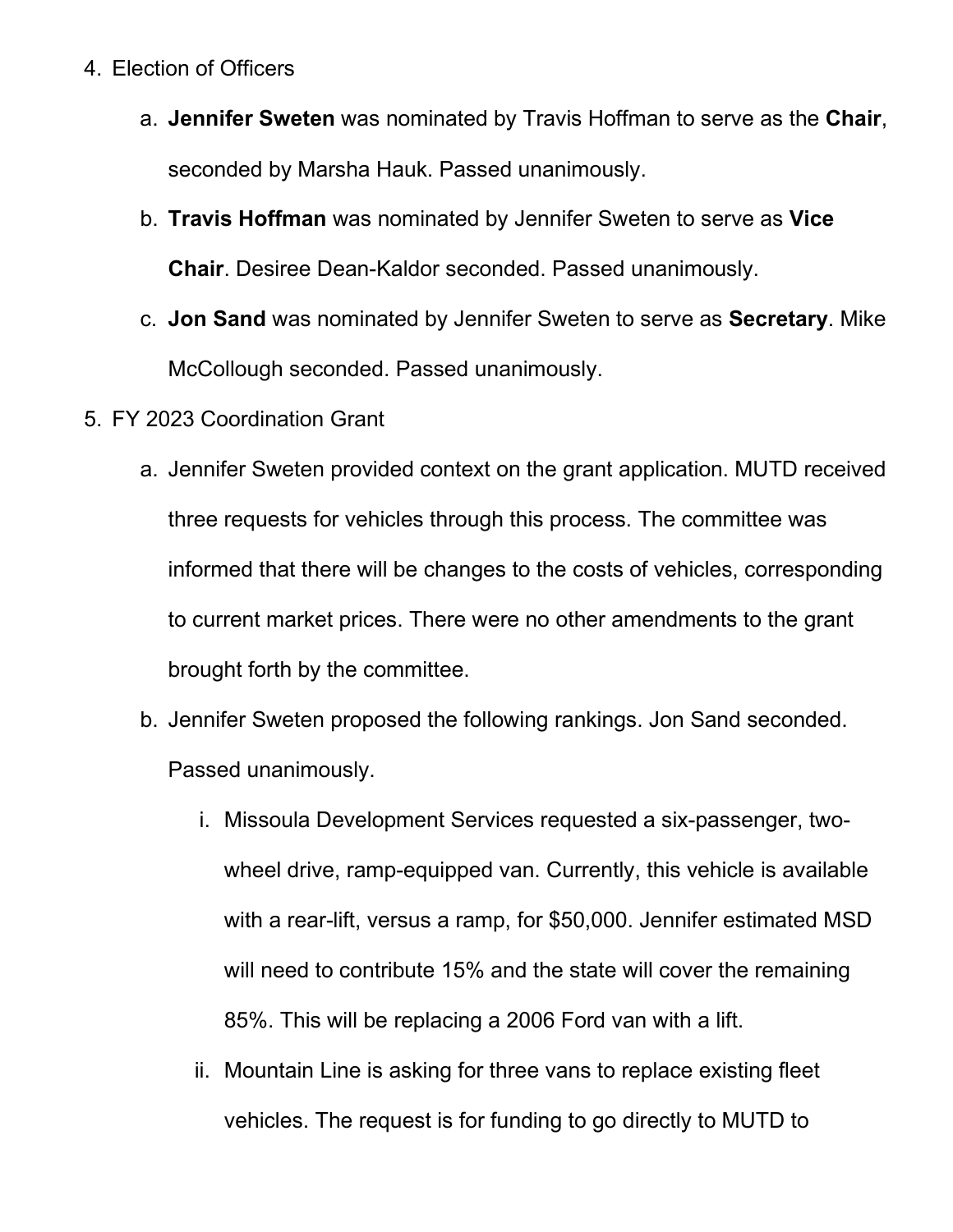purchase the vehicles. This would allow the agency the option to install a lift on the side door of a van and take advantage of new technology. These vehicles run between \$80,000-\$90,000.

- iii. Lyn Hellegaard requested replacement vehicles for three, nonaccessible minivans at \$37,990 each for MRTMA.
- c. Jennifer believes all requests will be granted, but is awaiting final confirmation. Next steps, Jennifer will submit the plan to the MUTD Board of Directors for approval. All committee members will have a chance to conduct a final review before the grant is submitted for board approval.
- d. It was noted that no vehicles have been received from last year's grant submission due to supply chain issues.
- 6. Mountain Line update
	- a. The agency is working to update its existing rider app; however, there are other technological changes and impacts from COVID-19 that resulted in deciding to table this discussion at this meeting. Jennifer proposed a working group to discuss this topic in February.
	- b. Mountain Line is under contract with a new Paratransit software provider, working toward an April implementation. The software is expected to rapidly improve communications and efficiency. Examples of improved communications: riders will receive an automatic reminder phone call or text message the night before; when the vehicle is five minutes away; and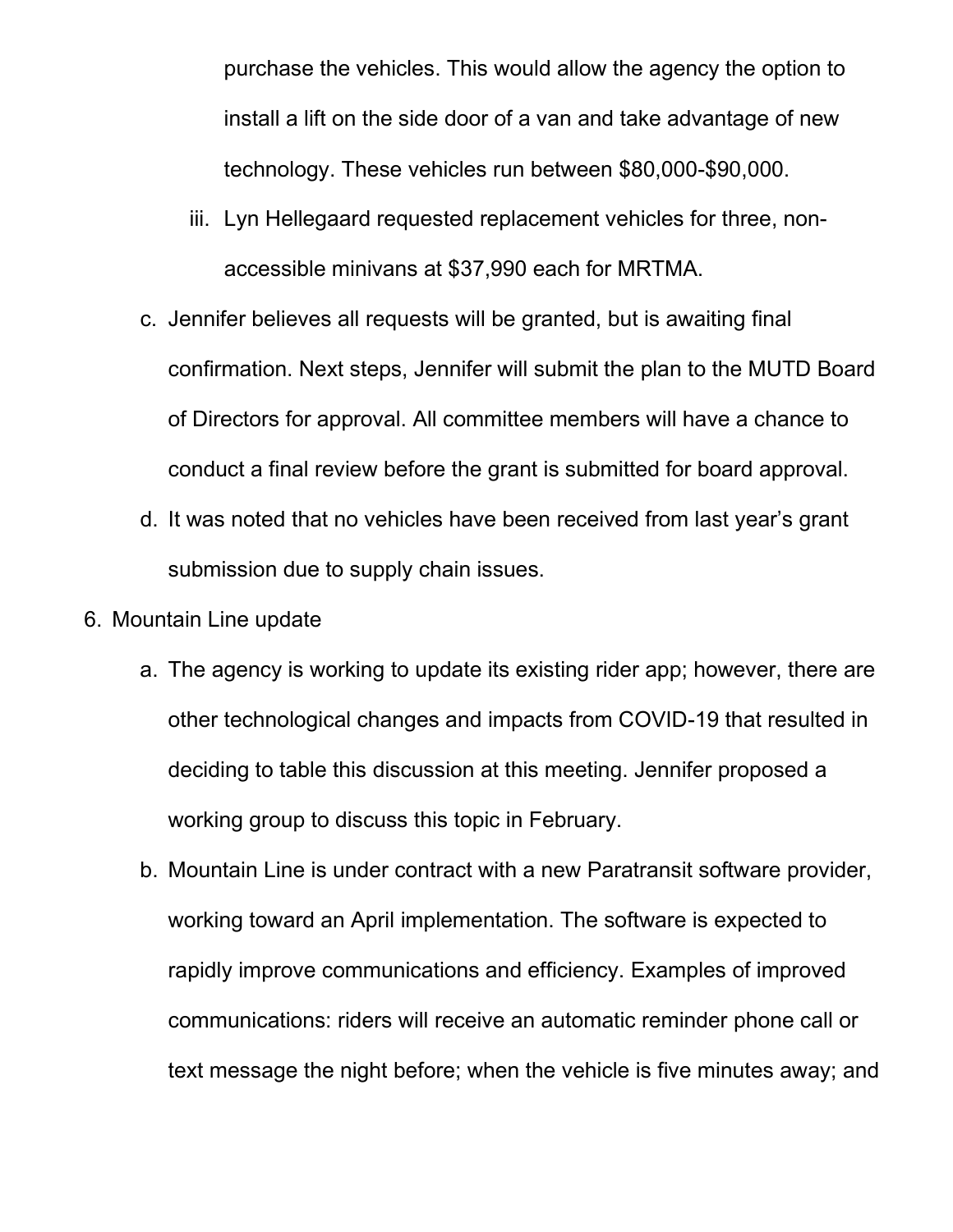when vehicles arrive. Users will set their preference as to how often they would like these reminder communications.

- c. Mountain Line expects to return to regular fixed-route service and to resume Shuttle Van service March 7. Future expansions, including 7-day and 7-night service, is predicted to be on the road in July. More communications to come.
- d. Mountain Line has 12 battery-electric buses, just over 40% of its fixedroute fleet.
- e. The agency is considering a pilot project to install on-bus screens to improve rider communications. The committee asked about accessibility for visually impaired / blind riders, requesting Mountain Line look into push notifications or options to connect on-screen content to the existing app. The committee advised looking into linking content across multiple channels, such as Twitter, to make it easier to update for the agency, while also increasing the accessibility by publishing to multiple platforms.
- 7. Update on city planning efforts & current projects
	- a. Work continues on the Higgins Ave multimodal corridor plan.
	- b. Eaton St sidewalk project update: curb cuts will be retrofitted along the corridor to accommodate ADA-ramps to make system fully accessible.
		- i. Travis asked about making an adjacent bus stop in the area accessible by adding a concrete landing pad. Jennifer said Mountain Line is collaborating with public works to accommodate this request.